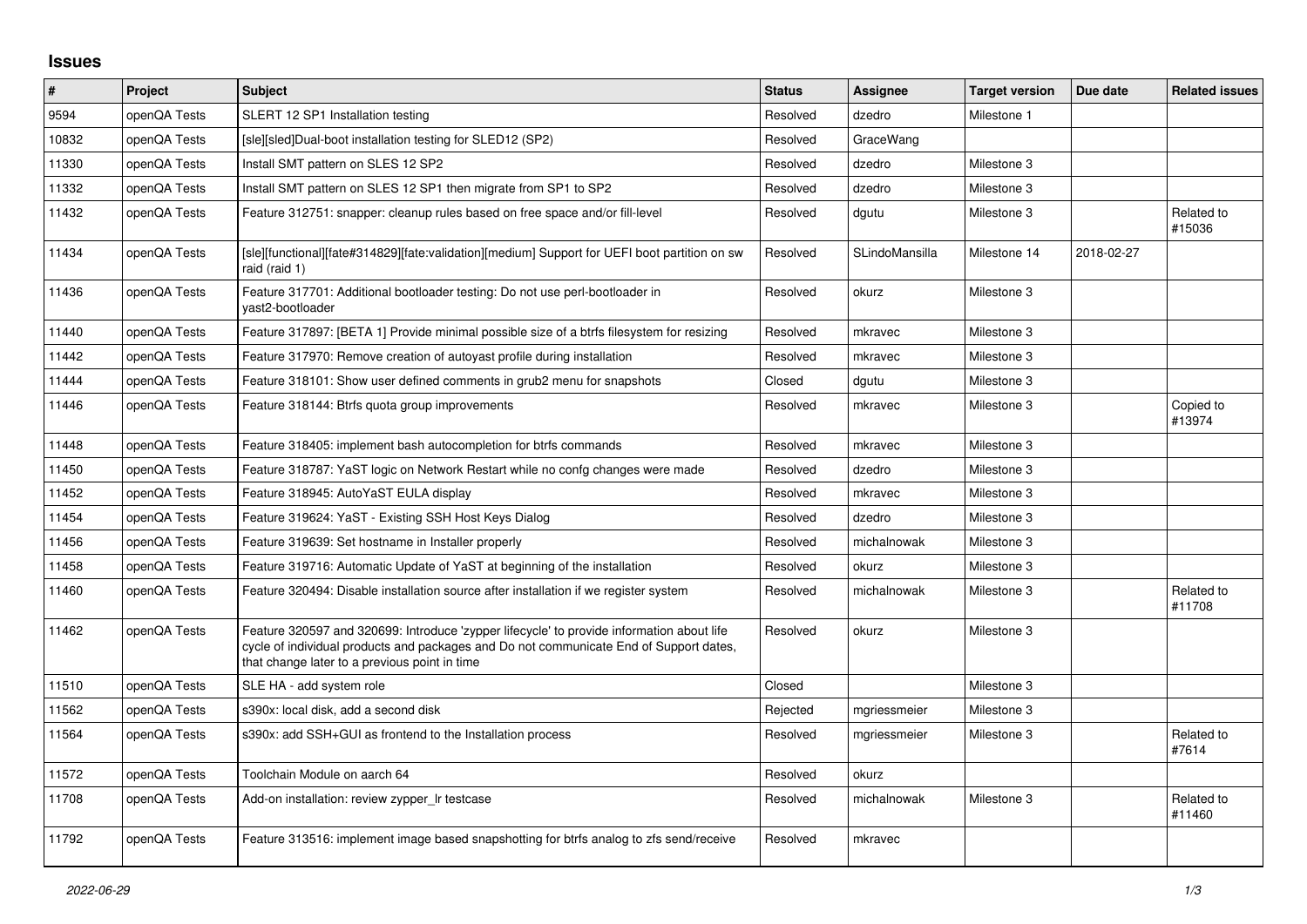| #     | Project      | <b>Subject</b>                                                                                                                        | <b>Status</b> | Assignee     | <b>Target version</b> | Due date   | <b>Related issues</b>                                                                           |
|-------|--------------|---------------------------------------------------------------------------------------------------------------------------------------|---------------|--------------|-----------------------|------------|-------------------------------------------------------------------------------------------------|
| 11794 | openQA Tests | Feature 319335: UNC: Secondary viewonly password                                                                                      | Resolved      | mkravec      |                       |            |                                                                                                 |
| 11798 | openQA Tests | Feature 319981: ACPI Support for AArch64                                                                                              | Resolved      | mkravec      |                       |            |                                                                                                 |
| 11800 | openQA Tests | Feature 320292: ALPN support for openssl                                                                                              | Resolved      | michalnowak  | Milestone 3           |            |                                                                                                 |
| 11804 | openQA Tests | Feature 320678: GCC 4.8 on SDK for AArch64                                                                                            | Resolved      | okurz        | Milestone 3           |            |                                                                                                 |
| 12908 | openQA Tests | Feature 318875 and 320919: Add Saltstack to the Advanced Systems Management Module                                                    | Resolved      |              |                       |            |                                                                                                 |
| 12910 | openQA Tests | Feature 320418: Proper placement of "encrypt filesystem" option                                                                       | Resolved      | okurz        | Milestone 3           |            |                                                                                                 |
| 13750 | openQA Tests | <b>HPC Module</b>                                                                                                                     | Resolved      | mgriessmeier | Milestone 3           |            |                                                                                                 |
| 14718 | openQA Tests | [Migration] [SP3]add offline migration scenarios SP2->SP3 for x86 64 and ppc64le                                                      | Resolved      | dgutu        | Milestone 5           |            | Related to<br>#15110                                                                            |
| 14720 | openQA Tests | [migration][sp3][aarch64] add offline migration scenarios SP2->SP3 for aarch64                                                        | Resolved      | mitiao       | Milestone 8           |            | Blocked by<br>#11948                                                                            |
| 14774 | openQA Tests | [sle][functional][yast][y] Disconnected installation: grab release notes while a system is not<br>plugged into network takes too long | Resolved      | riafarov     | Milestone 25          |            | Related to<br>#29042,<br>Related to<br>#37814,<br>Related to<br>#44012,<br>Blocked by<br>#43856 |
| 15108 | openQA Tests | [sle][functional][u][epic] Modules (Installation + migration)                                                                         | Resolved      | maritawerner | Milestone 26          | 2019-06-04 |                                                                                                 |
| 15110 | openQA Tests | [Online migration] SLES and SLED: SP2->SP3                                                                                            | Resolved      | mitiao       |                       |            | Related to<br>#14718                                                                            |
| 15112 | openQA Tests | [Migration] SLES: minimal necessary patches                                                                                           | Resolved      | mitiao       | Milestone 6           |            | Related to<br>#10996,<br>Related to<br>#16718                                                   |
| 15306 | openQA Tests | [sles][functional]Feature 322050: Release lifecycle data for Toolchain Module                                                         | Resolved      | riafarov     | Milestone 9           |            |                                                                                                 |
| 15546 | openQA Tests | [Migration] Combine both online and offline upgrades into one jobgroup                                                                | Resolved      | mitiao       | Milestone 6           |            |                                                                                                 |
| 17042 | openQA Tests | [sles][functional][modules] Modules installation                                                                                      | Resolved      | dgutu        | Milestone 8           |            |                                                                                                 |
| 17208 | openQA Tests | [sle][functional][yast][y][mandatory][medium][epic] LVM Thin Provisioning                                                             | Resolved      | mloviska     | Milestone 21+         | 2018-09-25 |                                                                                                 |
| 25722 | openQA Tests | [migration] a simple installation with SMT                                                                                            | Resolved      | <b>JWSun</b> | Milestone 16          |            | Related to<br>#23564,<br>Related to<br>#26966                                                   |
| 25812 | openQA Tests | [sle][functional]offline installation with ALL-Modules DVD                                                                            | Rejected      |              | Milestone 11          |            | Is duplicate of<br>#25452                                                                       |
| 25850 | openQA Tests | [sle][functional][sle15][epic] new system roles                                                                                       | Resolved      |              | Milestone 12          | 2017-12-06 |                                                                                                 |